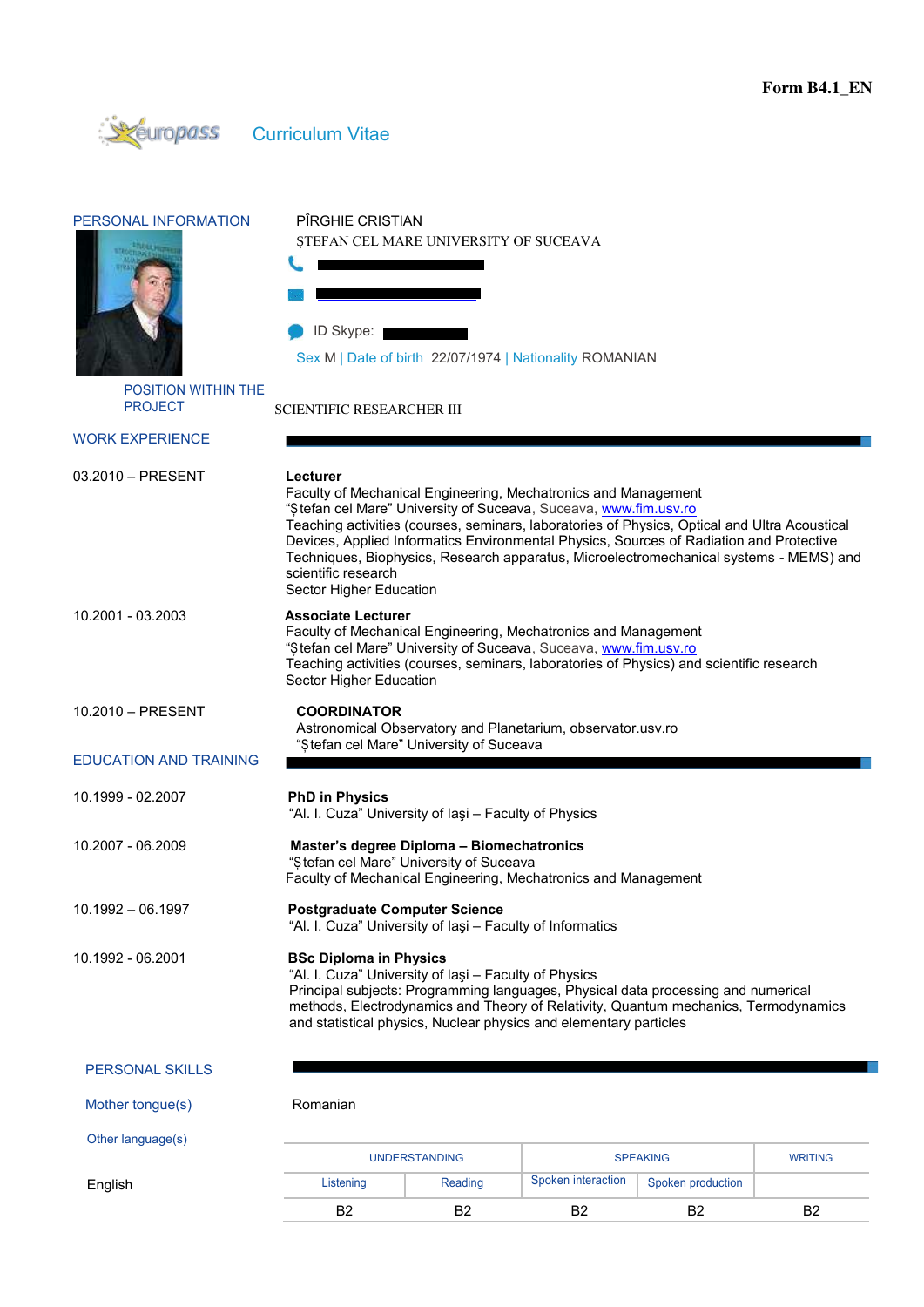

# Curriculum Vitae

Digital competence

| <b>SELF-ASSESSMENT</b>                     |                 |                     |                 |                    |  |  |  |
|--------------------------------------------|-----------------|---------------------|-----------------|--------------------|--|--|--|
| Information<br>Communication<br>processing |                 | Content<br>creation | <b>Safety</b>   | Problem<br>solving |  |  |  |
| Proficient user                            | Proficient user | Proficient user     | Proficient user | Proficient user    |  |  |  |

Office, MathCad, Matlab, Root, C++, SageMath, LAMMPS

Organisational/managerial skills: Member of the organizing team and chairman of the International Olympiad on Astronomy and Astrophysics 2014, Suceava, Romania

Other skills: Driving licence (category B)

### Publications

### **ISI Papers**

- 1. N. Suliţanu, **C. Pîrghie**, F. Brînză, *Effect of Ultrasounds Sonication on Surface Microstructure of the Electrodeposited Ni-Zn Thin Films*, Journal of Optoelectronics and Advanced Materials (JOAM), Vol. 8, No. 5, p. 1889 – 1891, 2006, impact factor 1,106 in 2006
- 2. N. Sulitanu, **C. Pîrghie**, I. Sandu, *Effect of ultrasound sonication on the electrolytic growth of Ni thin films*, Rev. Chim.
- (Buch) 58, 1, 20-24, 2007, impact factor 0.287, ISSN 0034-7752
- 3. **C. Pîrghie**, N. Suliţanu, V. Nica, *Microstructure and Magnetic Properties of the Ni-Zn and Fe-Zn Thin Films Electrodeposed in Ultrasound Field,* Journal of Optoelectronics and Advanced Materials (JOAM), Vol. 9, No. 5, p. 1462–1464, 2007, impact factor 1.106, ISSN 1454-4164
- 4. G.I.Rusu, M. Diciu, **C. Pirghie**, M.E.Popa, S*tructural Characterization and Optical Properties of ZnSe Thin Films,* Applied Surface Science, Vol. 253, No. 24, p. 9500-9505, 2007, impact factor 1.436, ISSN 0169-4332
- 5. P. PREPELITA, G. I. RUSU, **C. PIRGHIE**, *The structural and optical characterization of thin-film ZnTe/CdSe heterojunctions*, Journal of Optoelectronics and Advanced Materials (JOAM), Vol. 9, No. 10, p. 3200 – 3205, 2007, impact factor 1.106, ISSN 1454-4164
- 6. Ioan Mihai, **Cristian Pirghie** and Vlad Zegrean, *Research Regarding Heat Exchange Through Nanometric Polysynthetic Thermal Compound to Cooler–CPU Interface*, Heat Transfer Engineering, vol. 31, Issue 1, p. 90-97, 2010, impact factor 0.841 in 2009, ISSN 0145-7632
- 7. Pinzaru D, [Tanase SI,](http://apps.webofknowledge.com/OneClickSearch.do?product=UA&search_mode=OneClickSearch&colName=WOS&SID=S28IO3Dic6AiLCMCAij&field=AU&value=Tanase,%20SI) Pascariu P, Vlad L, **Pirghie C**, Georgescu V, *[Microstructure, Magnetic and Magnetoresistance](http://apps.webofknowledge.com/full_record.do?product=UA&search_mode=GeneralSearch&qid=1&SID=S28IO3Dic6AiLCMCAij&page=1&doc=1)  [Properties of Electrodeposited \[Fe/Pt\] Granular Multilayers](http://apps.webofknowledge.com/full_record.do?product=UA&search_mode=GeneralSearch&qid=1&SID=S28IO3Dic6AiLCMCAij&page=1&doc=1)*, Journal of Superconductivity and Novel Magnetism, vol**.** 24, Issue 7, p. 2145-2152, 2011, impact factor 0.650
- 8. **Pirghie C**., Pirghie A.C., Eder S., Franek F., PFPE-Z lubricant thin films in molecular dynamics simulations shear thinning and friction law, Optoelectronics and Advanced Materials - Rapid Communications, vol.7, issue 5-6, p. 434-438, 2013, impact factor 0.449
- 9. **Pirghie C**., Pirghie A.C., Eder S., Franek F., Effect of steady shear and loading pressure on thin PFPE-Z lubricant films in molecular dynamics simulations, Journal of the Balkan Tribological Association, vol.20, issue 2, p. 291-299, 2014, impact factor 2013 - 0.321
- 10. **C. Pîrghie,** A.C. Pîrghie, Molecular dynamics simulations of viscosity in confined lubricant film, Journal of the Balkan Tribological Association, Vol. 22, No 2A-II, 2008-2020, 2016, ISSN: 1310-4772

### **ISI Proceedings**

- 1. **Cristian Pirghie**, Petru Stiuca, *Magnetic and microstructure properties for the Ni-Zn thin films electrodeposited in ultrasounds field*, 9th WSEAS Int. Conf. on Acoustics & Music: THEORY &APPLICATIONS (AMTA '08), Bucharest, Romania, June 24-26, 2008, Procedings ISI, p. 61-66, ISBN 78-960-6766-74-9, ISSN 1790-5095
- 2. Milici D., **Pirghie C**., Milici M., Rata M. *Numerical analysis of factors which influent the biotic systems using the ferment activity* - "Recent Advances in Electrical Engineering", ISSN 1790-5117, published by WSEAS Press, www.wseas.org, p. 26-30, 2008
- 3. Petronela Prepeliţă, **C.Pirghie**, G.I.Rusu, *Effects of Post-Deposition Heat Treatment on the Optical Characteristics of ZnTe Thin Films,* AIP Conference Proceedings - April 23, 2007 - Volume 899, p. 641, Sixth International Conference of the Balkan Physical Union
- 4. **C. Pirghie**, A.C. Pîrghie, I. Musca, *On the nanolubrication as a function of load and speed wall*, Proceedings of the 16<sup>th</sup> International Conference ModTech 2012, vol. II, pag. 753-756
- 5. **C. Pirghie**, A.C. Pîrghie, I. Musca, *The lubricant behavior in nanotribological systems*, Proceedings of the 16th International Conference ModTech 2012, vol. II, pag. 757-760